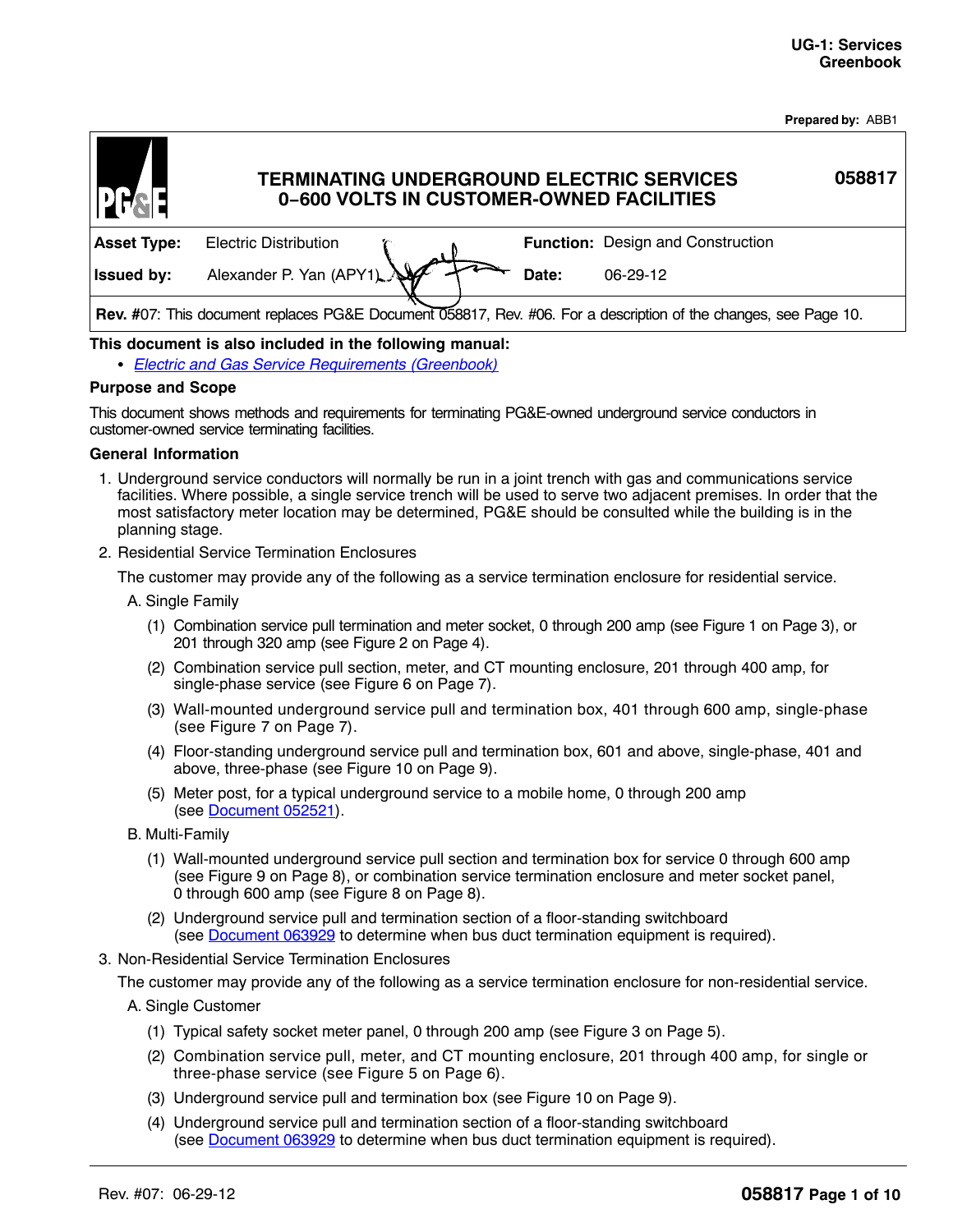- <span id="page-1-0"></span>B. Multiple Customers
	- (1) Underground service pull and termination box (see [Figure 10](#page-8-0) on Page [9](#page-8-0)).
	- (2) Underground service pull and termination section of a floor-standing switchboard.
- 4. Service Termination, Bus Stubs, and Connectors

Termination bus stubs and connectors shall be furnished and installed in the termination enclosure as follows.

- A. Enclosures Rated 0 − 200 Amps
	- (1) The customer shall provide approved range-taking connectors suitable for aluminum conductors.
	- (2) One-bolt bus attachment connectors are acceptable for 0 − 200 amp services provided they are anchored to prevent twisting of the connector assembly.
- B. Enclosures Rated 201 Amps and Larger
	- (1) Aluminum termination bus stubs with NEMA standard mounting bolts (see Paragraphs 4B(3) and 4B(4)) shall be provided for the connection of service lateral conductors in customer's service equipment where the main disconnect (or service equipment rating, if there is no main disconnect) is rated more than 200 amps. PG&E will furnish and install the termination connectors.
	- (2) The standard provisions for terminating either phase or neutral conductors shall consist of one pair of 1/2-inch bolts on 1-3/4 inch vertical centers for equipment rated 201 − 400 amp panels. An additional pair of 1/2-inch bolts (on 1-3/4 inch vertical centers) shall be provided on 2-inch horizontal center for each additional 400 amp increments, or multiples thereof, of service capacity up to 2,500-amp panels (e.g., 1 pair for 400 amps, 2 pairs for 600 and 800 amps, 3 pairs for 1,000 and 1,200 amps, etc.) See [Figure 4](#page-4-0) on Page [5](#page-4-0).
	- (3) Cable termination mounting bolts shall be 1/2-inch cadmium-plated steel or equivalent and shall extend a minimum of 2 inches from the mounting surface. They shall be supplied with nuts, flat washers, and a pressure maintaining spring washer and shall be secured in place in such a manner that a termination connector can be positioned and connected with the washers and nuts, using one tool only from the front. Bolts shall have a head behind the termination pad and be of a recognized captive or swedge restrainer design.
	- (4) A radial clearance of 1-1/2 inch is required between any termination facility (including bolts) and any other termination facility, bus, or grounded surface in the terminal mounting area except (1) the minimum clearance to the back of the pull section or to the front pull section cover may be 1 inch and (2) the neutral termination facility may have a minimum clearance of 1 inch from any grounded surface.
- 5. Metering Requirements

A. Meters will be furnished by PG&E.

B. When a multi-unit residential meter panel services either a three-phase or a larger than 200-amp single-phase house (utility) load, it shall be equipped with approved test-bypass facilities (see [Figure 9](#page-7-0) on Page [8\)](#page-7-0).

| <b>References</b>                                                            | Location | Document |
|------------------------------------------------------------------------------|----------|----------|
| <b>Electrical Service Requirements for Mobile</b>                            |          |          |
|                                                                              |          |          |
|                                                                              |          |          |
| <b>Methods and Requirements for Installing Residential</b>                   |          |          |
| Underground Electric Services 0 - 600 V                                      |          |          |
|                                                                              |          |          |
| Methods and Requirements for Installing                                      |          |          |
| <b>Commercial Underground Electric Services</b>                              |          |          |
| 0-600 Volts to Customer-Owned Facilities  UG-1: Services/Greenbook  063928   |          |          |
| <b>Requirements for Bus Duct Entrance Termination</b>                        |          |          |
| Unit for Use With Pad-Mounted Transformers  UG-1: Services/Greenbook  063929 |          |          |
| <b>Engineering Material Specification 99, "Underground</b>                   |          |          |
|                                                                              |          |          |
|                                                                              |          |          |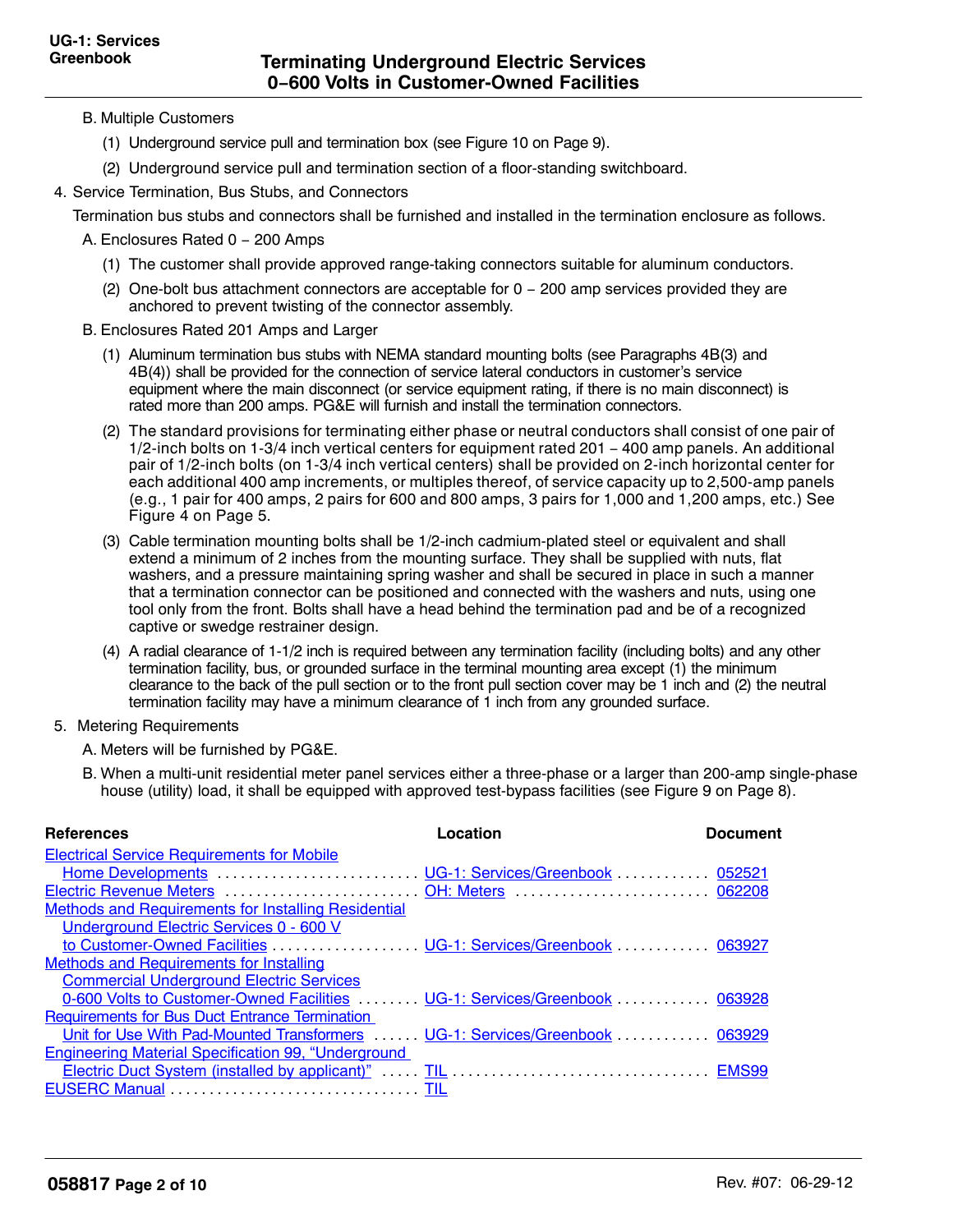# <span id="page-2-0"></span>*Residential Services*





| Maximum<br>Capacity |                            |  |           |           |  |
|---------------------|----------------------------|--|-----------|-----------|--|
|                     | Minimum Dimension (Inches) |  |           |           |  |
| $125$ Amp           |                            |  |           |           |  |
| 225 Amp             |                            |  | $5 - 1/2$ | $8 - 1/2$ |  |

**Table 1 Capacity and Dimensions (see Figure 1 above)**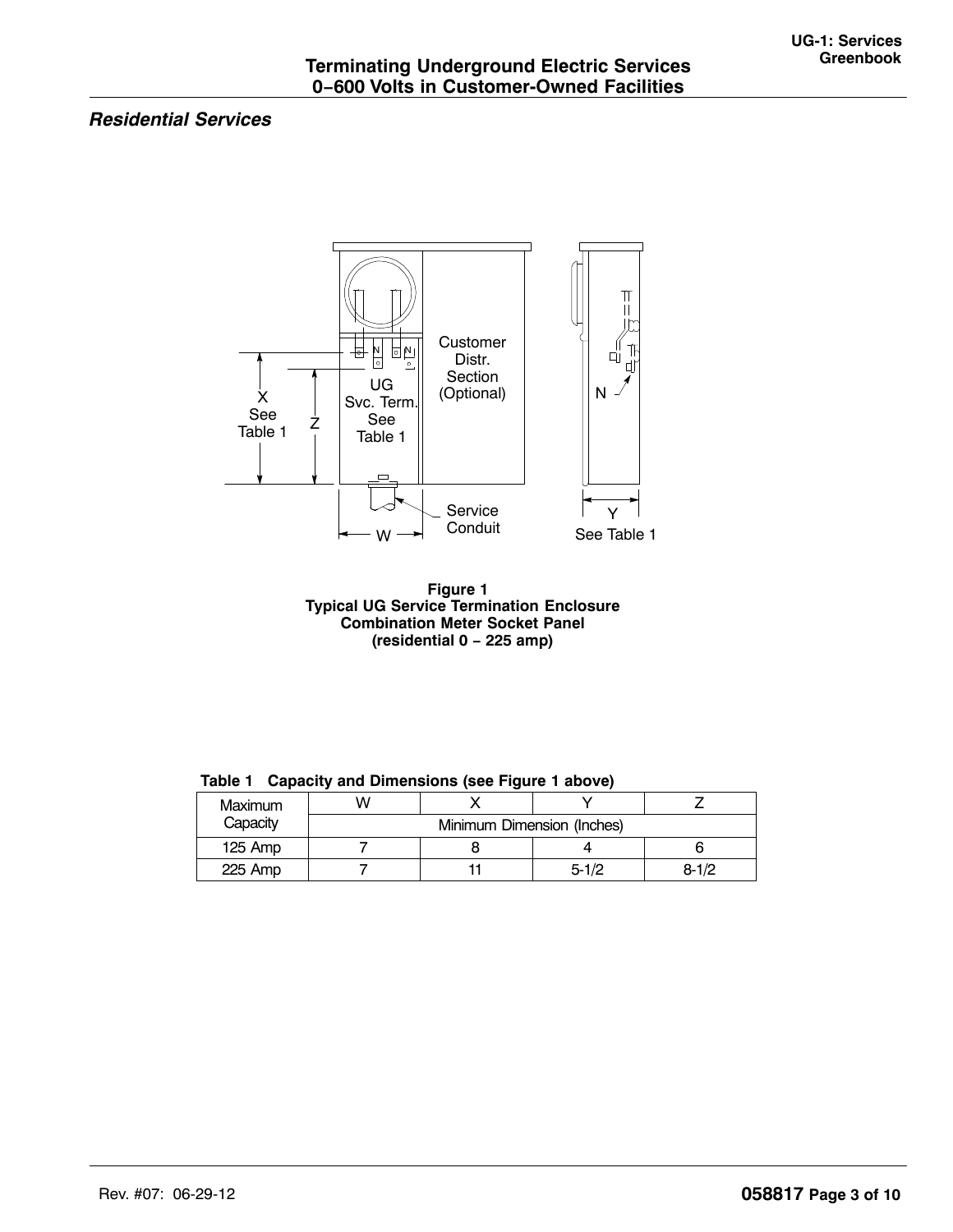# <span id="page-3-0"></span>*Residential Services (continued)*



**Typical Service Termination Enclosure Combination Meter Socket Panel for Class 320 Meter (residential 120/240 V, 201 − 320 amp service)**

## **Notes**

- 1. This service equipment shall be marked with continuous amp rating of 320 amps. Alternatively, it may be marked "400 amp" (320 amps continuous).
- 2. Ring-type socket only is acceptable per EUSERC Drawing 300.
- 3. 12-24 bypass studs, 1/2 inches in height with 1/2-inch hex nut (measured across the flat) shall be provided on each phase bus section. The studs shall have a horizontal spacing of 1-1/2 inch (measured from centers) between the line and load bus sections and shall be offset from the line side termination lugs to permit cable entry from the top without interference with the utility-provided manual bypass links.
- 4. The socket meter panel shall be provided with a sealing ring and shall not be removable with meter in place.
- 5. The bypass/cable termination compartment cover panel shall be independent of the meter panel, and removable with the meter in place.
- 6. Terminations for service conductors shall be aluminum-bodied mechanical lugs with a range-taking ability of #1 AWG through 600 kcmil. The lugs shall be secured to assure vertical alignment and line side lugs shall be offset from the face of the bus to permit cable entry from the top. The line and load positions shall be identified in 3/4" high block letters.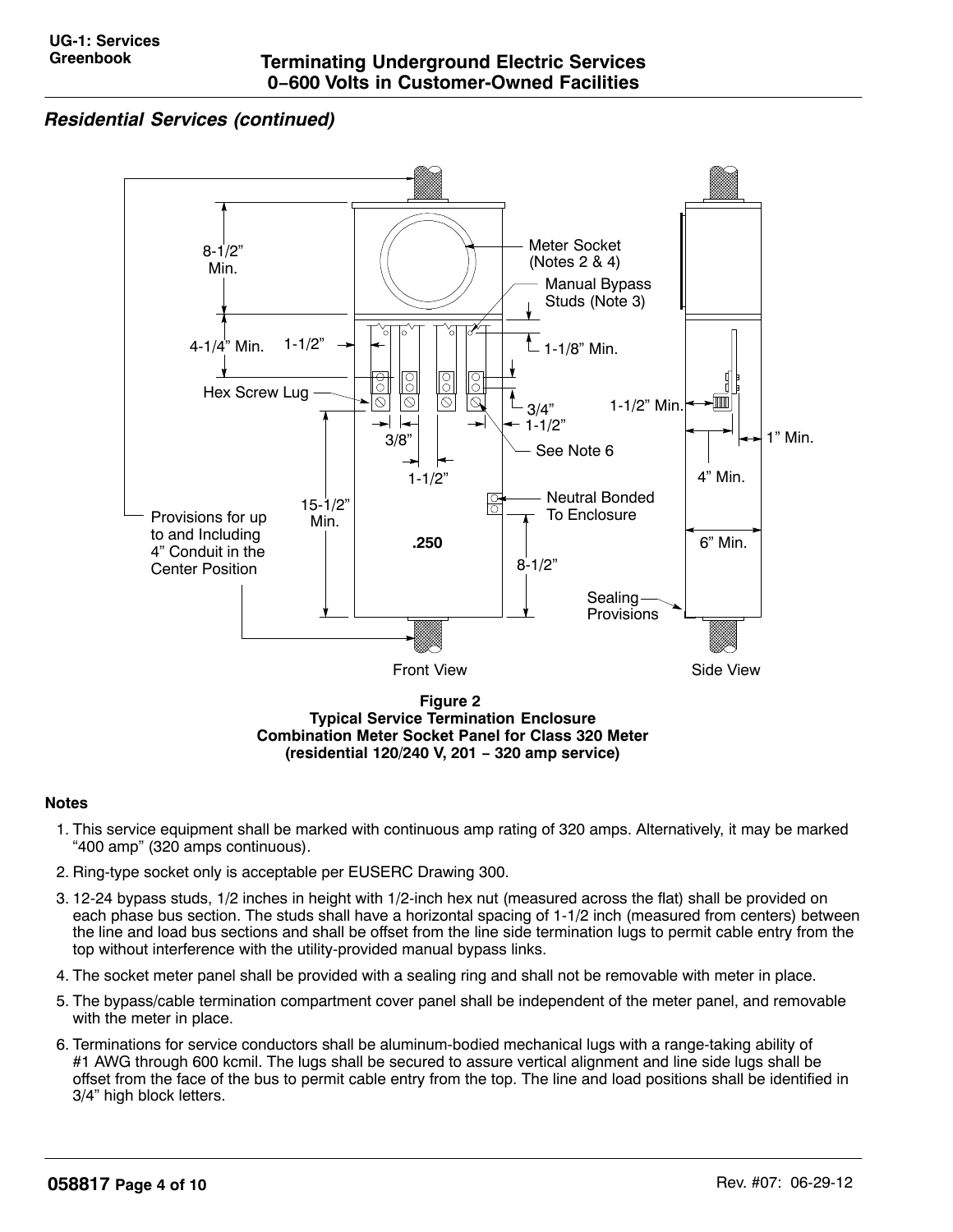# <span id="page-4-0"></span>*Non-Residential Services*

# **Note**

1. PG&E will furnish connectors and terminate its service conductors to the line terminals of the current transformer mounting base.

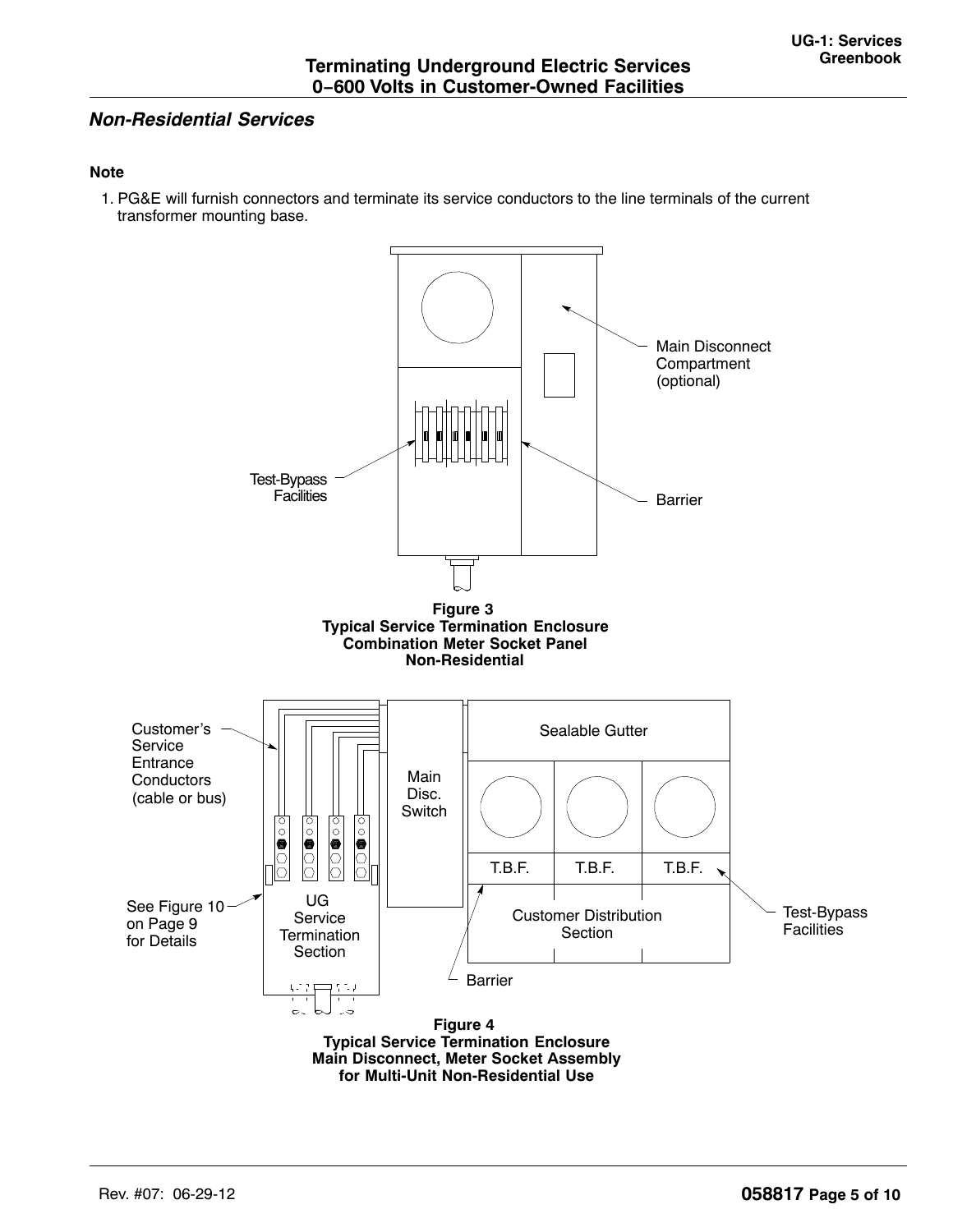# <span id="page-5-0"></span>*Non-Residential Services (continued)*



**Figure 5 Combination Meter and Current Transformer Cabinet Single-Phase or Three-Phase Service 201 to 400 Amp (see Note [1](#page-4-0) on Page [5](#page-4-0))**

|  |  |  | <b>Table 2 Minimum Box Dimensions</b> |
|--|--|--|---------------------------------------|
|--|--|--|---------------------------------------|

| w                       |                 |  |  |
|-------------------------|-----------------|--|--|
| Minimum (Inches)        |                 |  |  |
| 30 4-Wire Y or $\Delta$ | 10 or 30 3-Wire |  |  |
| 36                      | 24              |  |  |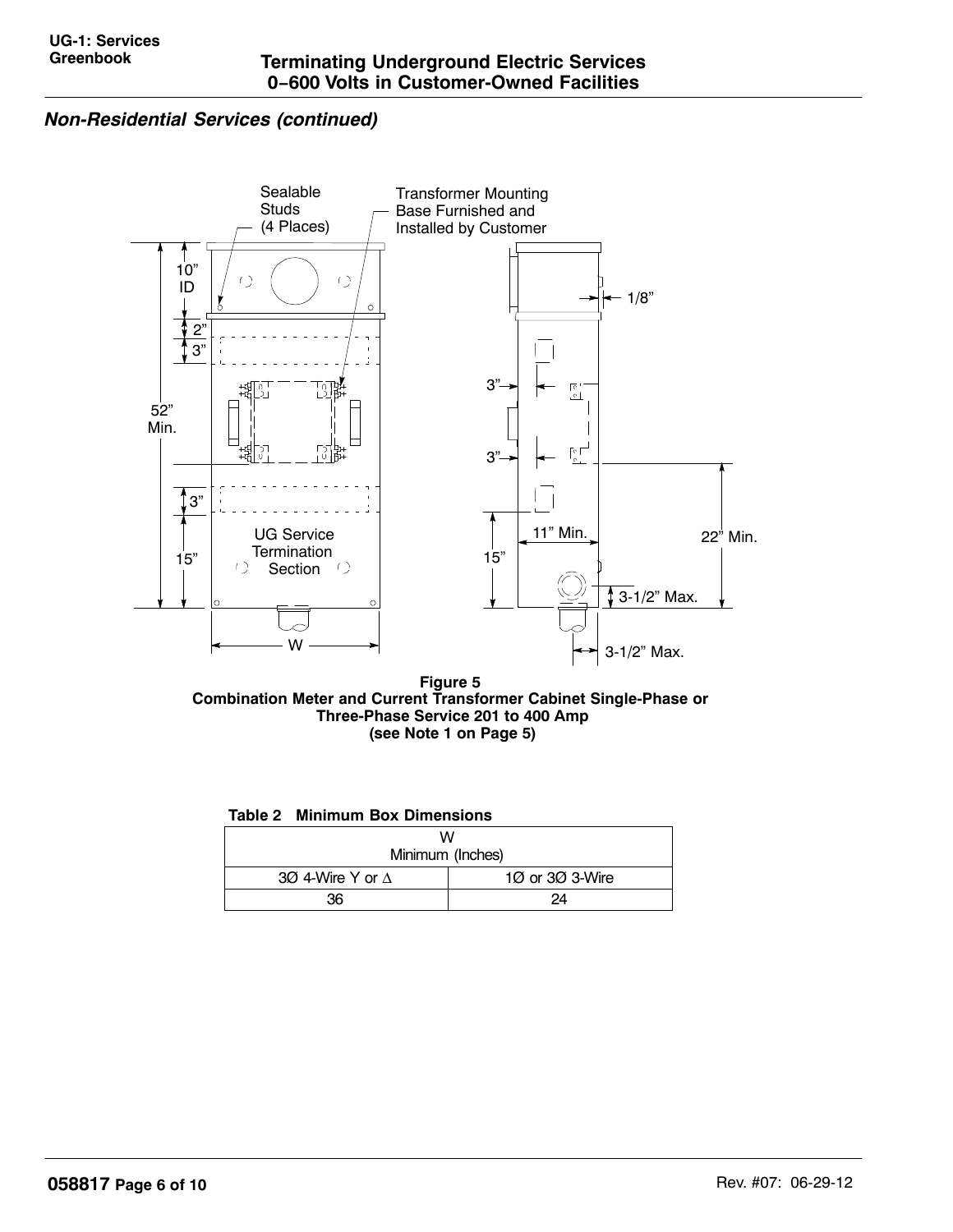# <span id="page-6-0"></span>*Single-Family Residential Service (201 − 600 amps)*

## **Note**

1. Remote metering only, with prior PG&E approval.



**and Safety Socket Meter Box Assembly, 120/240 V, 401 to 600 Amp Service**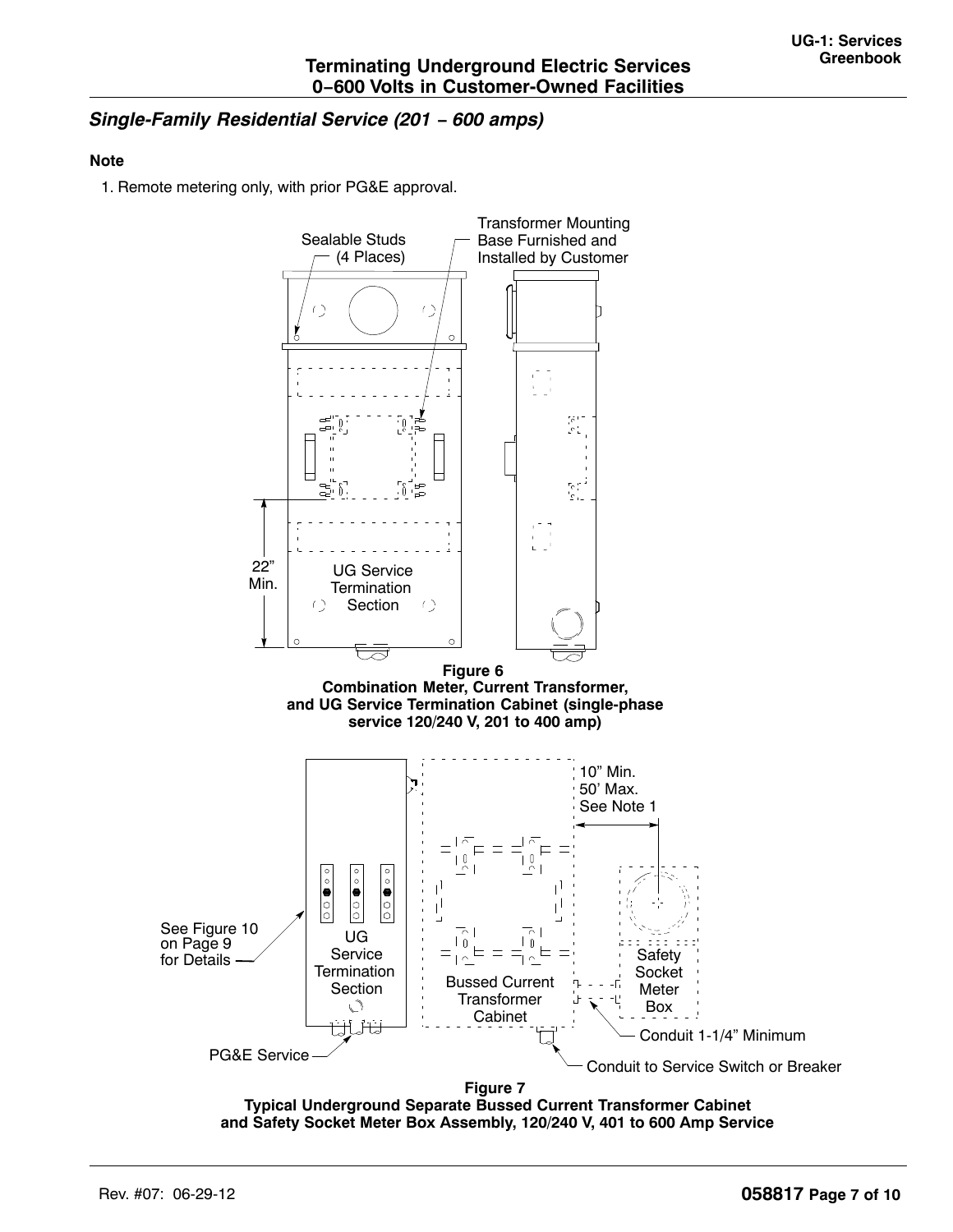# <span id="page-7-0"></span>*Residential Multi-Unit Service*

# **Note**

1. When a multi-unit residential meter socket panel will have either a three-phase, or a larger than 200-amp single-phase house (utility) meter, the socket for this meter shall be equipped with test-bypass facilities (see Figure 9).



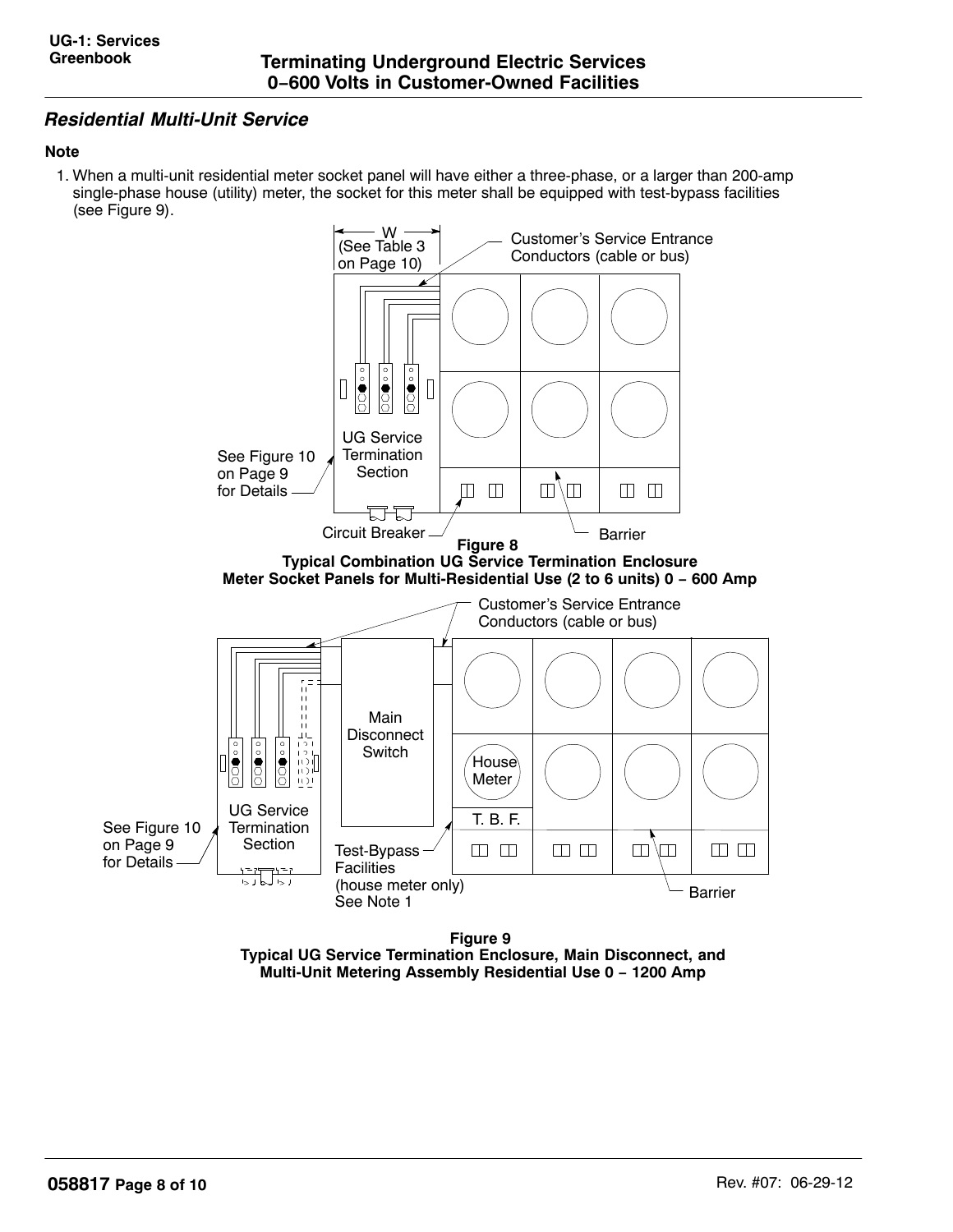# <span id="page-8-0"></span>*Underground Service Termination Pull Box*

## **Notes**

- 1. Pull box covers shall be removable, sealable, provided with two lifting handles, and limited to a maximum size of 9 square feet. Sealing provisions shall consist of two drilled stud and wingnut assemblies on opposite sides of the panel. All security screws shall be captive.
- 2. Clear working space shall be maintained. When return flanges are necessary, they shall not intrude into service conductor space designated by shaded area.
- 3. The 6" minimum height requirement from grade to panel does not apply for floor-standing switchboard.
- 4. Main service switch rated 2,501 amps and above shall require bus duct configuration.



**Typical Underground Service Termination Pull Box (wall-mounted or floor-standing)**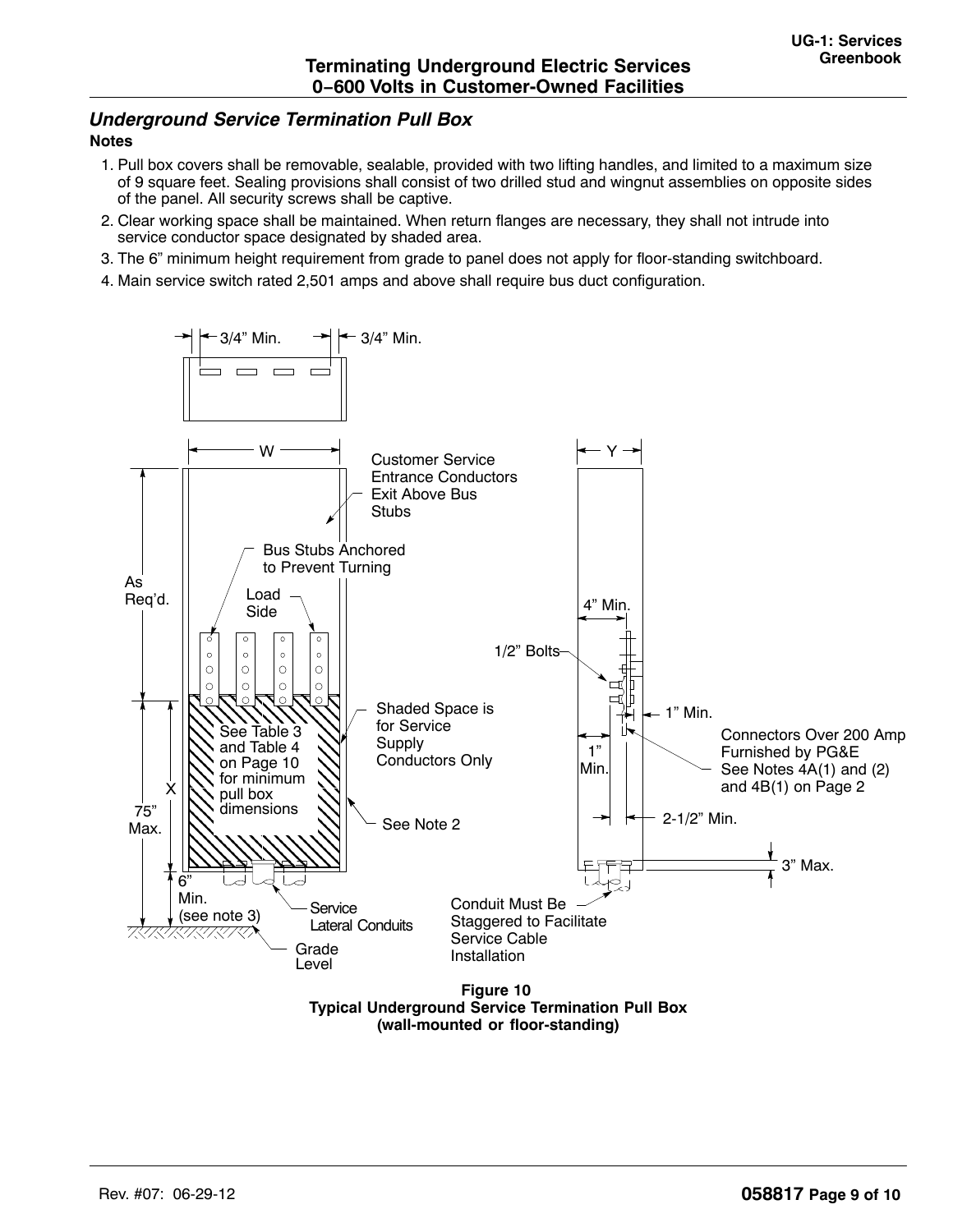# <span id="page-9-0"></span>*Underground Service Termination Pull Box (continued)*

## **Table 3 Minimum, Wall-Mounted, Pull-Box Dimensions: 80% Rated Service, Residential, Single-Phase and 100% Rated Service, Commercial/Industrial, Single-Phase 1 or Three-Phase 2**

|                                    | <b>Minimum Access</b><br>Opening "W"                                        |        |                        |                    |                               |                   |  |
|------------------------------------|-----------------------------------------------------------------------------|--------|------------------------|--------------------|-------------------------------|-------------------|--|
| <b>Service Rating</b><br>(Amperes) | 3-Wire                                                                      | 4-Wire | <b>Bottom</b><br>Entry | Side/Rear<br>Entry | <b>Bottom</b><br><b>Entry</b> | <b>Rear Entry</b> |  |
|                                    | All Measurements in Inches                                                  |        |                        |                    |                               |                   |  |
| $0 - 200$                          | $10-1/2$                                                                    | 14     | 11                     | 36                 | 6                             | 15                |  |
| $201 - 400$                        | $10-1/2$                                                                    | 14     | 22                     | 42                 | 6                             | 24                |  |
| $401 - 600^{3}$                    | $16 - 1/2$                                                                  |        | 26                     | 48                 | 11                            | 24                |  |
| Over 600                           | See Table 4 below for Over 600-Ampere, Single-Phase Services Rated at 100%. |        |                        |                    |                               |                   |  |

<sup>1</sup> See "Notes" for Table 3 below.<br><sup>2</sup> Movimum of 400 emperes

<sup>2</sup> Maximum of 400 amperes.<br><sup>3</sup> For single-phase only

For single-phase only.

#### **Table 4 Minimum Switchboard (floor-standing) Pull-Section Dimensions: Over 600 Amperes, Single-Phase Service, 100% Rated and Commercial/Industrial, Three-Phase Service**

| <b>Service Rating</b> | <b>Minimum Access</b><br>Opening "W" |        | <b>Termination Height "X"</b> |  |
|-----------------------|--------------------------------------|--------|-------------------------------|--|
| (Amperes)             | 3-Wire                               | 4-Wire |                               |  |
|                       | All Measurements in Inches           |        |                               |  |
| $321 - 400$           | 24                                   | 24     |                               |  |
| $401 - 800$           | 24                                   | 24     |                               |  |
| $801 - 1,200$         | 24                                   | 30     | 42 Min. - 72 Max.             |  |
| 1,201-2,000           | 30                                   | 35     |                               |  |
| $2,001 - 2,500$       |                                      | 42     | 60 Min. - 72 Max.             |  |

Notes in reference to [Figure 10](#page-8-0) on Page [9,](#page-8-0) to Table 3 above, and to Table 4 above.

- 1. If termination bus-landing stubs are installed perpendicular to the back of the board, a wider enclosure dimension will be required to accommodate the installation of PG&E's cables.
- 2. Maintain a clear working space. When return flanges are necessary, ensure they do not intrude into service-conductor space.
- 3. Dimension W is the minimum width of the pull section access opening.

# **Revision Notes**

Revision 07 has the following changes:

1. Revised Table 3.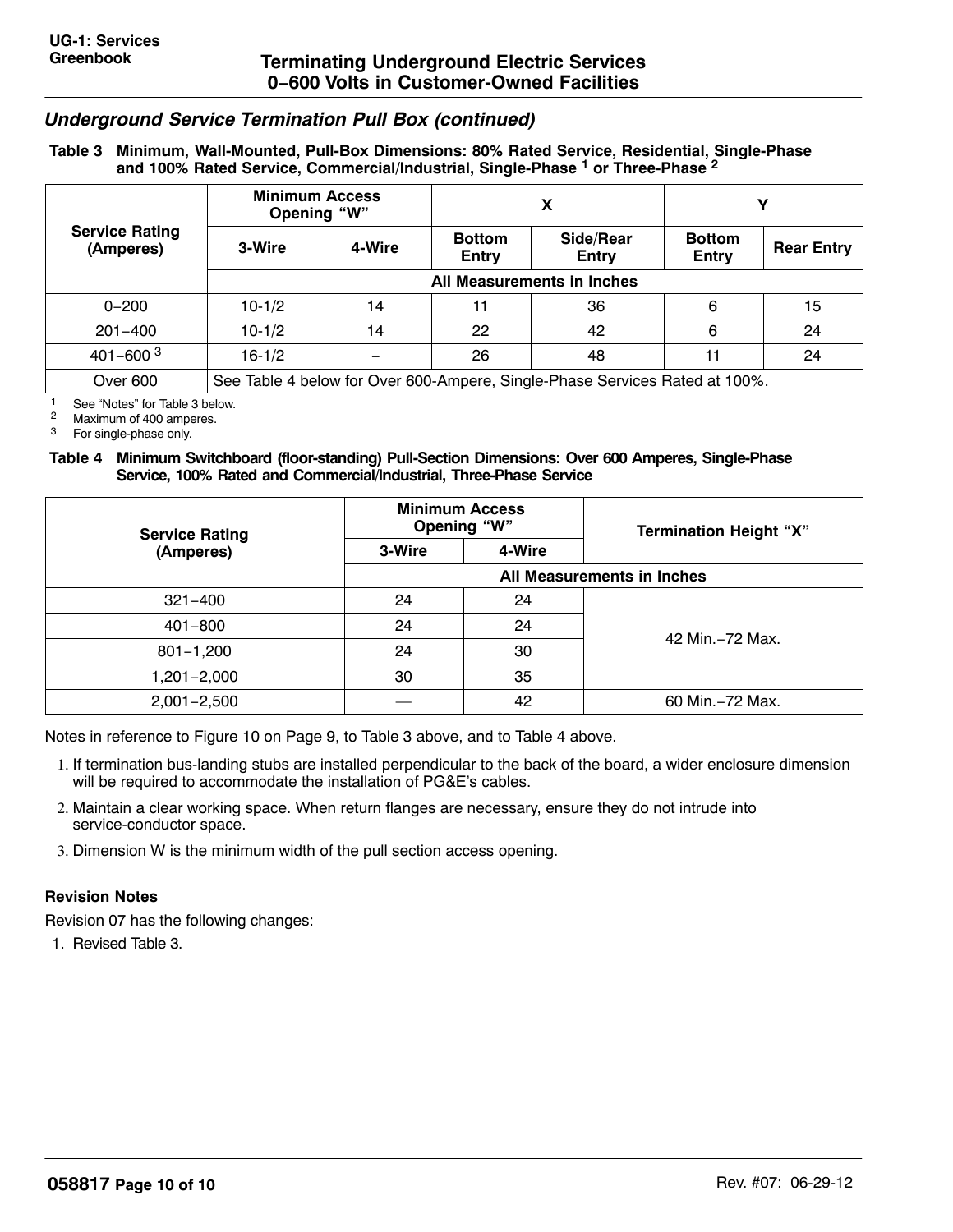|  | Prepared by: ABB1 |
|--|-------------------|
|  |                   |

<span id="page-10-0"></span>

| <b>PH<sub>SE</sub></b>                                                                                         |                          | UNDERGROUND ELECTRIC SERVICE CONVERSION |       | RESIDENTIAL AND SMALL COMMERCIAL OVERHEAD TO | 061032 |
|----------------------------------------------------------------------------------------------------------------|--------------------------|-----------------------------------------|-------|----------------------------------------------|--------|
| <b>Asset Type:</b>                                                                                             | <b>Electric Metering</b> |                                         |       | <b>Function: Construction</b>                |        |
| <b>Issued by:</b>                                                                                              | Quoc Hoang (QxH1)        | Durharly                                | Date: | $04 - 15 - 11$                               |        |
| Rev. #04: This document replaces PG&E Document 061032, Rev. #03. For a description of the changes, see Page 4. |                          |                                         |       |                                              |        |

# **This document is also included in the following manuals:**

- [Electric and Gas Service Requirements \(Greenbook\)](http://www/techlib/default.asp?body=manuals/greenbook/default.asp)
- [Electric Meter Work Practices](http://www/techlib/default.asp?body=manuals/elec_meter_work_practices/)

#### **Purpose and Scope**

This document shows methods acceptable by PG&E, to be used by residential and non-residential (200-amp or less main service switch) customers when converting existing 2-wire or 3-wire overhead services to underground.

#### **General Information**

- 1. A typical overhead service conversion is illustrated in [Figure 1](#page-12-0) on Page [3.](#page-12-0) PG&E will install cable in a conduit system provided by the applicant. Various surface mount and semi-flush meter socket installations (illustrated in [Figure 2](#page-12-0) on Page [3](#page-12-0) through [Figure 7](#page-13-0) on Page [4\)](#page-13-0) are used with services converted to underground. The conversion option selected by the customer shall comply with all local building codes and ordinances. The customer shall furnish, install, own, and maintain termination facilities on or within the building to be served.
- 2. Local ordinances may include requirements in addition to those shown in this document. Consult local inspection authorities for these requirements. In areas where local ordinances require permits and inspection, these must be obtained before PG&E can establish service. PG&E will install meter(s) after an inspection clearance has been given by the appropriate electrical inspection authority.
- 3. When a service larger than 200 amps is desired, the customer shall consult with the local PG&E representative.
- 4. Service Conduit and Termination
	- A. PG&E will install the underground service cable and make the connections at the service termination point in accordance with [PG&E's Electric Rule 16.](http://www.pge.com/tariffs/tm2/pdf/ELEC_RULES_16.pdf) The underground service lateral conductors will be installed, owned, and maintained by PG&E from PG&E's distribution system to the termination facility as indicated in [Figure 2](#page-12-0) through [Figure 7](#page-13-0) on Pages [3](#page-12-0) through [4.](#page-13-0)
	- B. The customer shall provide trenching, conduit and backfill on his property in accordance with PG&E specifications and pay any costs required by [PG&E's Electric Rule 16](http://www.pge.com/tariffs/tm2/pdf/ELEC_RULES_16.pdf).
	- C. Service conductors will be installed in conduit as shown in [Figure 1](#page-12-0) on Page [3.](#page-12-0) For conduit size, refer to PG&E [Document 063927](http://wwwedm3/cgi-bin/getdocTDM.asp?itemid=981900047) for residential service or [Document 063928](http://wwwedm3/cgi-bin/getdocTDM.asp?itemid=981900041) for commercial service.
	- D. The customer shall contact the local PG&E office to discuss service arrangements and agree upon the "Electric Service Location" before trenching or wiring.
	- E. The customer shall provide and install, in addition to termination facilities, all equipment needed to modify the service entrance when changing from overhead to underground service.
	- F. For conduit type on or within the applicant's building**,** refer to PG&E [Document 063927](http://wwwedm3/cgi-bin/getdocTDM.asp?itemid=981900047) or [Document 063928](http://wwwedm3/cgi-bin/getdocTDM.asp?itemid=981900041). Also consult local code authority.
	- G. Install bend in direction of service trench. To facilitate cable installation, only one 90° bend is permitted in the riser. If a deeper trench is required, a minimum radius bend, per PG&E [Document 063927](http://wwwedm3/cgi-bin/getdocTDM.asp?itemid=981900047) or [Document 063928,](http://wwwedm3/cgi-bin/getdocTDM.asp?itemid=981900041) shall be installed to the same depth as the trench.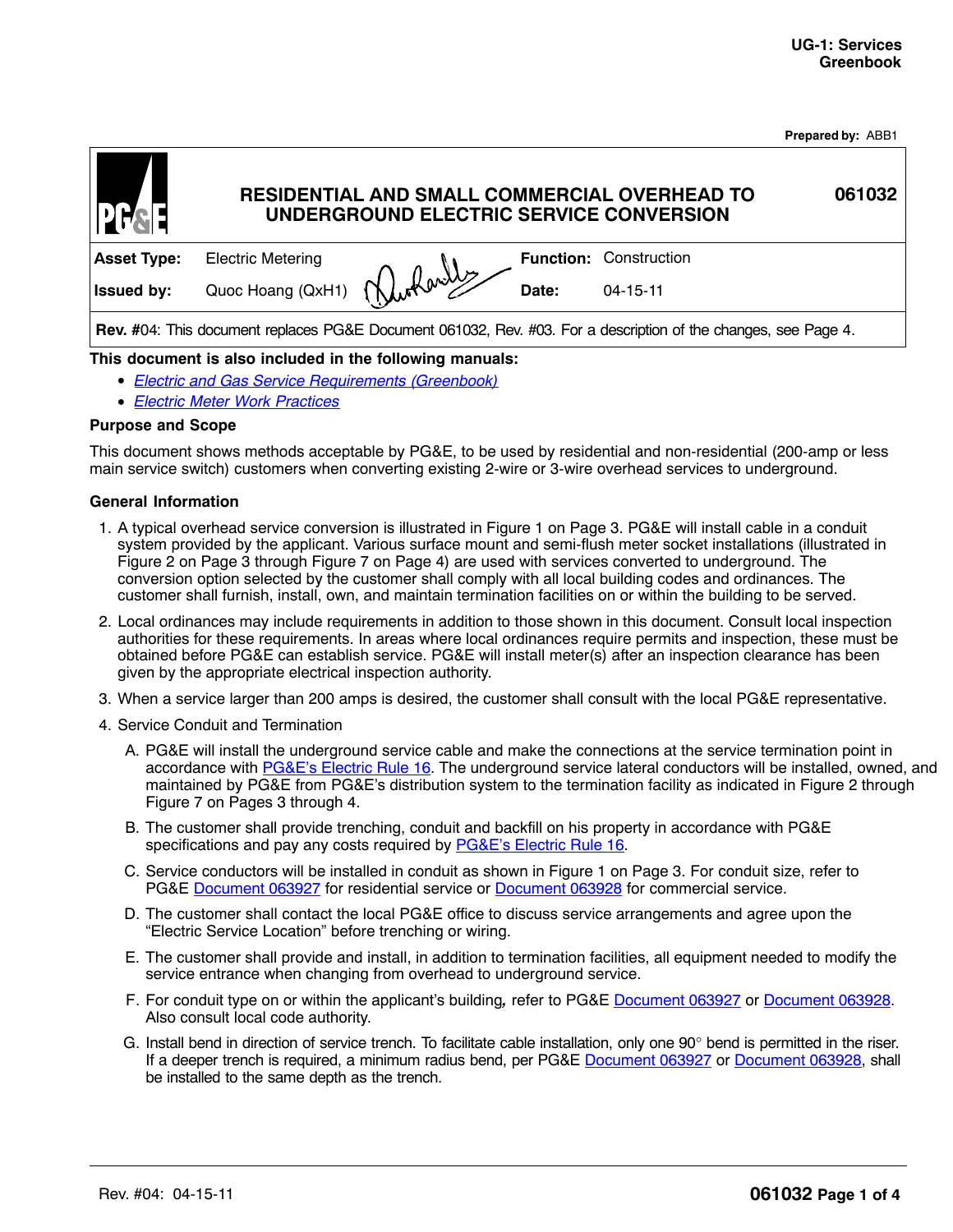- <span id="page-11-0"></span>H. If the trench is used jointly with other facilities (telephone, cable TV, etc.), increased cable depth may be required. Refer to PG&E's electrical and gas service requirements *[Electric and Gas Service Requirements](http://www/techlib/default.asp?body=manuals/greenbook/)* [Manual \(Greenbook\)](http://www/techlib/default.asp?body=manuals/greenbook/) Appendix B, Electric and Gas Service Documents: Joint Trench Configurations and Occupancy Guide.
- I. Size and type of cable, conduit, and other facilities on the load side of the service termination point are subject to local code requirements.
- J. To avoid cable insulation damage, the ends of all risers shall be provided with a suitable termination fitting such as bushing, nipple, hub or end bell, etc.
- K. Pull termination box as specified in Table 1 on below. Item 6 is for service up to 250 kcmil cable. For larger conductor, size box as required. See PG&E [Document 058817](http://wwwedm3/cgi-bin/getdocTDM.asp?itemid=981900045).
- L. The point where PG&E's service conductors connect to the customer's conductors, as shown in [Figure 2](#page-12-0) on Page [3](#page-12-0) through [Figure 7](#page-13-0) on Page [4](#page-13-0), is identified as the "PG&E Service Termination Point."
- M. Item 3 in [Figure 4](#page-13-0) on Page [4](#page-13-0) and [Figure 5](#page-13-0) on Page [4](#page-13-0), may be used only if the service conductor is 1/0 AWG or smaller, and can be pulled from the PG&E end of the service.
- N. Customer may install short-radius conduit fitting (i.e. service elbows that prevent water from penetrating the fitting at termination to meter panel). Short radius conduit fittings should not contain splices or taps. The cover also must be sealable by PG&E personnel.
- 5. Grounding: The customer shall be responsible for bonding and grounding all exposed non-current-carrying metal parts. Grounding shall be in accordance with the National Electric Code (NEC) and local ordinances, except that the grounding wire shall be protected against mechanical damage by rigid steel conduit or armored copper ground wire.
- 6. Metering Requirements: Meter will be furnished and installed by PG&E.

| <b>References</b>                                    | Location | <b>Document</b> |
|------------------------------------------------------|----------|-----------------|
|                                                      |          |                 |
| Terminating Underground Electric Services 0-600 Volt |          |                 |
|                                                      |          |                 |
| Methods and Requirement for Installing Residential   |          |                 |
| Underground Electric Services 0-600 V                |          |                 |
|                                                      |          |                 |
| Methods and Requirements for Installing Commercial   |          |                 |
| Underground Electric Services 0-600 Volts            |          |                 |
|                                                      |          |                 |

## **Table 1 Description of Items to be Furnished and Installed by Customer**

| Description                                                                                                                      |
|----------------------------------------------------------------------------------------------------------------------------------|
| Option 1: Meter Adapter, Cooper B-Line Cat. No. MARR20L45GRSD<br>(160A) Use with Customer's Panel Rated at 160A Continuous 1, 2  |
| Option 2: Meter Adapter, Ekstrom Industries No. 722B (175A). Specify Left, Right, or Bottom Hub                                  |
| Combination Service Meter and Breaker Panel (rating as required)                                                                 |
| Pull Termination Box, 8" x 12" x 4", Rain-Tight, Circle A-W (Cooper B-Line) No. R-9007A or Equivalent (see Note<br>4M on Page 2) |
| Conduit, See Notes 4C and 4G on Page 1                                                                                           |
| Hub to Be Closed and Made Tamper Proof                                                                                           |
| Pull Termination Box, 12" x 26" x 6", Rain-Tight, Circle A-W Catalog Number R-90008, or Equivalent<br>(see Note 4K on Page 2)    |
| ____                                                                                                                             |

<sup>1</sup> Fifth jaw accessory, use Cooper B-Line Cat. No. 50365.<br><sup>2</sup> Beducer bub and gasket accessories for 2" conduit use.

<sup>2</sup> Reducer hub and gasket accessories for 2" conduit, use Cooper B-Line Cat. No. AW200 and 12750A.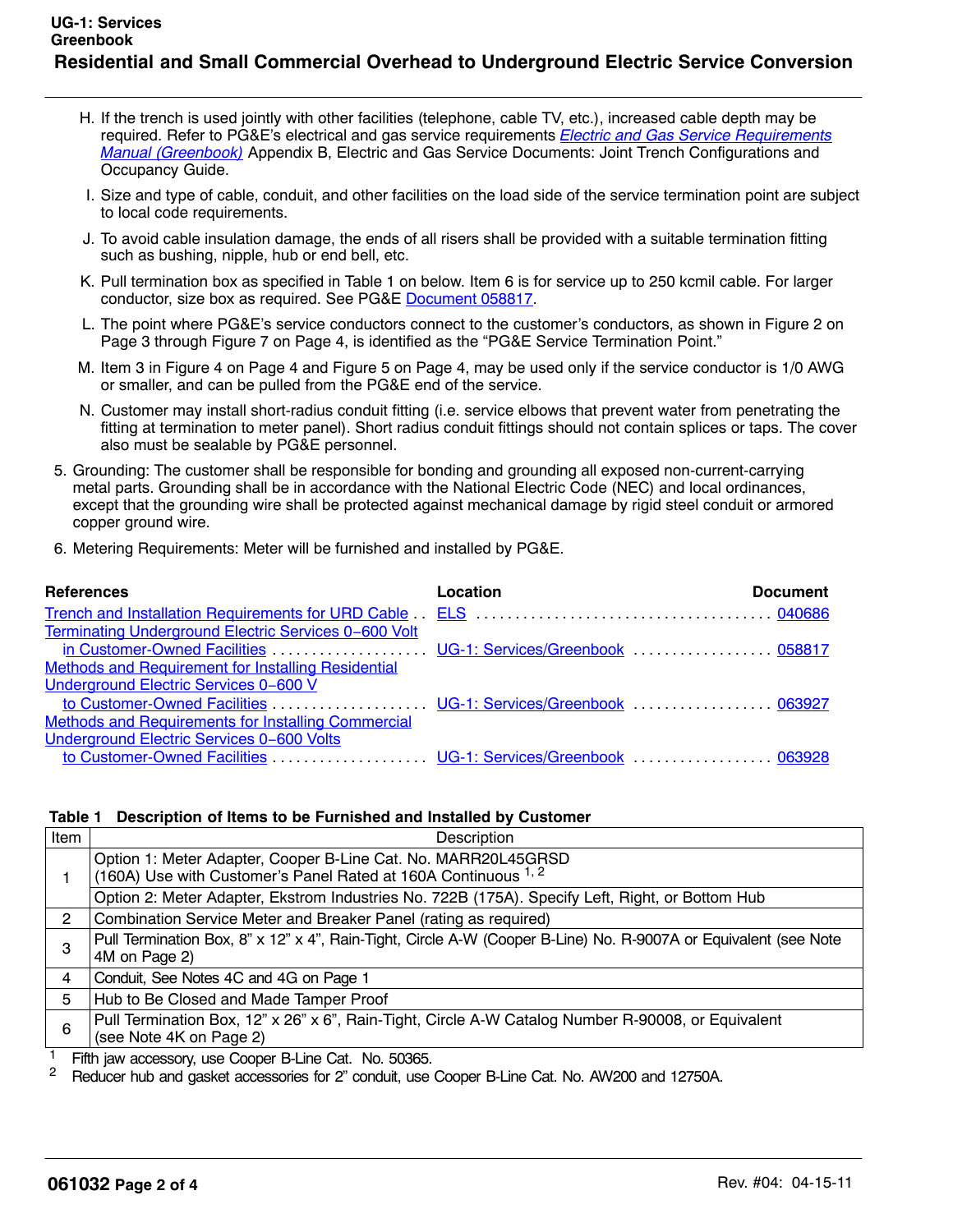<span id="page-12-0"></span>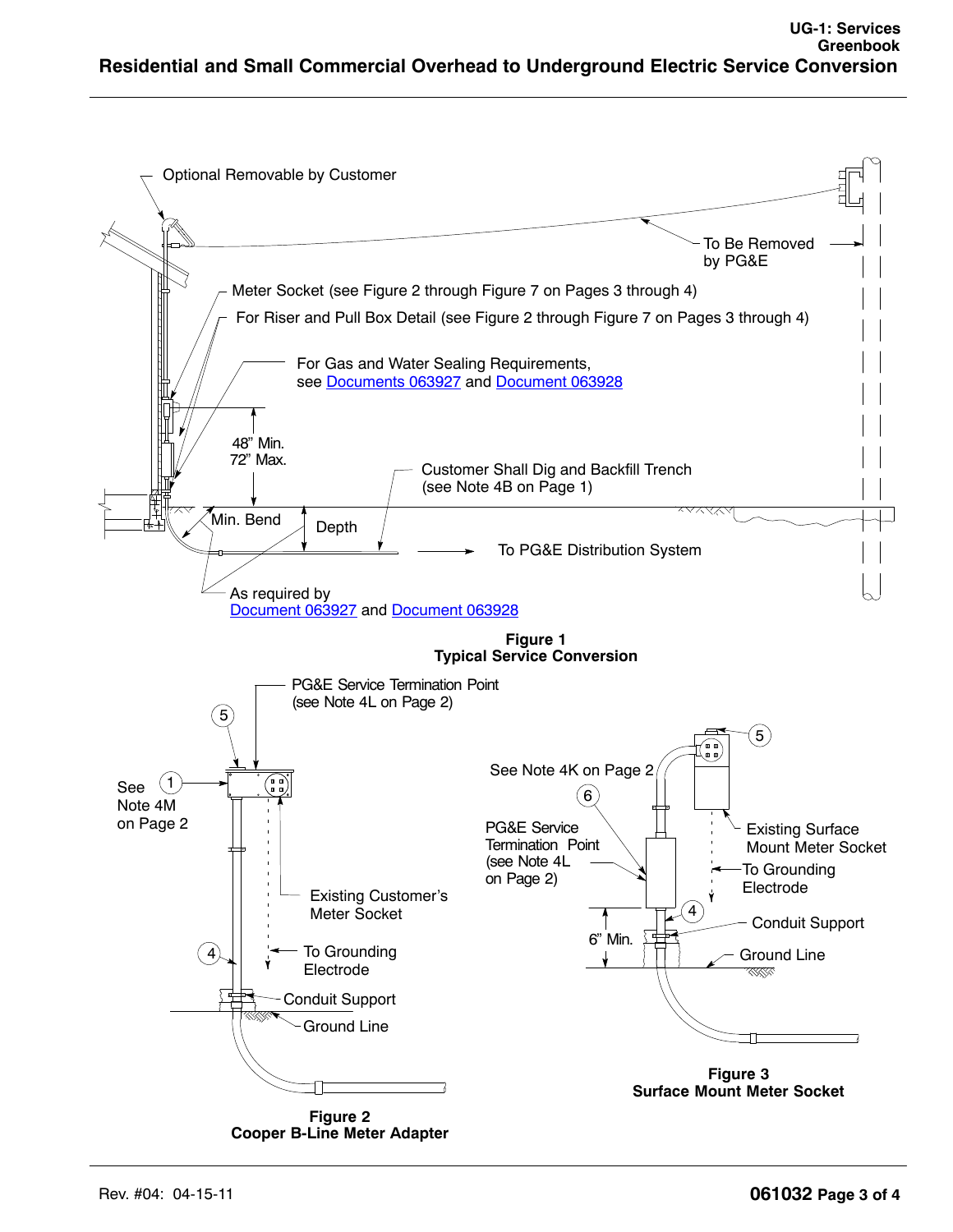<span id="page-13-0"></span>

# **Revision Notes**

Revision 04 has the following changes:

- 1. Revised Note 4G on Page 1.
- 2. Revised Table 1 and Note 4H, and added Note 4N on Page 2.
- 3. Revised minimum depth and radius bend in Figure 1 on Page 3.
- 4. Added Figure 2 on Page 3 with new B-Line meter adapter.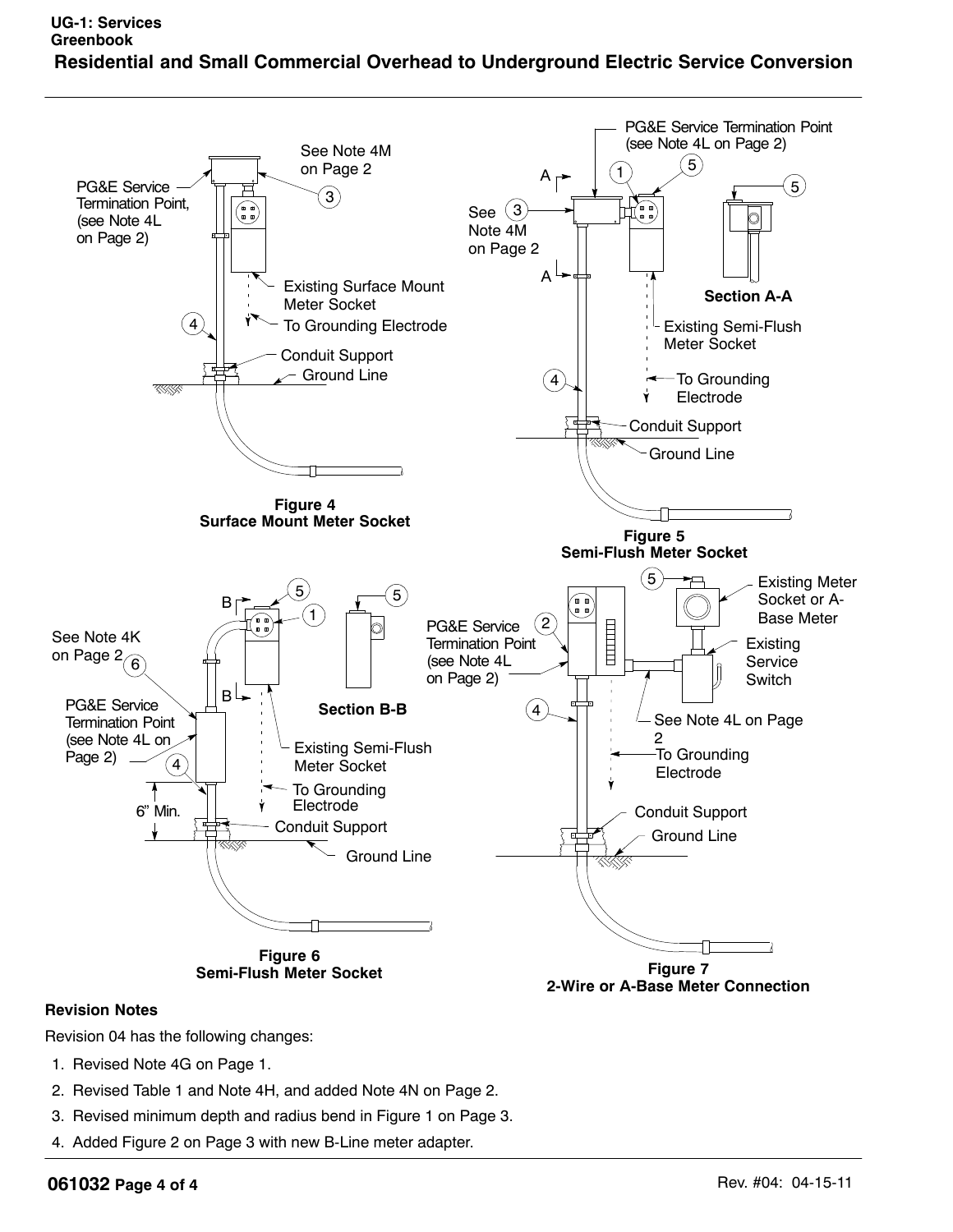| <b>Prepared by: ABB1</b> |  |  |
|--------------------------|--|--|
|--------------------------|--|--|

**063927**

# **METHODS AND REQUIREMENTS FOR INSTALLING RESIDENTIAL UNDERGROUND ELECTRIC SERVICES 0 − 600 V TO CUSTOMER-OWNED FACILITIES**

<span id="page-14-0"></span>

| <b>Asset Type:</b>                                                                                             | <b>Electric Distribution</b>                   |  |  | Function: Estimating, Service, Planning, and<br>Construction |  |  |  |
|----------------------------------------------------------------------------------------------------------------|------------------------------------------------|--|--|--------------------------------------------------------------|--|--|--|
| <b>Issued by:</b>                                                                                              | Carlos Araquistain (CJA8) 6. Anaguistain Date: |  |  | $04 - 15 - 11$                                               |  |  |  |
| Rev. #17: This document replaces PG&E Document 063927, Rev. #16. For a description of the changes, see Page 4. |                                                |  |  |                                                              |  |  |  |

## **This document is also included in the following manual:**

• [Electric and Gas Service Requirements \(Greenbook\)](http://www/techlib/default.asp?body=manuals/greenbook/)

#### **Purpose and Scope**

This document shows the methods and requirements for installing PG&E-owned, underground service cables in customer-owned, residential, terminating facilities. See [Document 058817](http://wwwedm3/cgi-bin/getdoctdm.asp?itemid=981900045) for terminating underground services.

#### **General Information**

- 1. Underground electric service laterals will normally be installed in a joint trench with natural gas and communication service facilities.
- 2. To determine the most satisfactory meter location, PG&E should be contacted for requirements while the building is in the planning stage.
- 3. When it is necessary to install a service 75 feet or longer, the applicant must contact PG&E before ordering the service riser, conduit, or termination enclosure. If the service riser and/or conduit specified in [Table 2](#page-16-0) on Page [3](#page-16-0) of this document will not accept the cable required to meet flicker and/or voltage drop requirements, a larger conduit must be installed. This could require the installation of a larger termination enclosure.
- 4. The installation of a splice box may be required whenever cable pulling tensions may be exceeded or a change in cable size or conduit is required. The applicant must contact the local PG&E office to determine the requirements.

#### **Residential Services Information**

- 5. A ''residential service'' is a service supplying a single- or multi-metered residential building. This document addresses services through 800 amp, single-phase. For multi-metered residential services larger than 800 amps, single-phase, see **[Document 063928](http://wwwedm3/cgi-bin/getdoctdm.asp?itemid=981900041)**.
- 6. Residential includes mobile homes installed on California state-approved foundation systems in locations other than mobile home parks.
- 7. Conduit is required for residential services, including multi-metered residential buildings.
- 8. The applicant shall provide the trench, conduit, and backfill in accordance with **[Electric Rule 16](http://www.pge.com/tariffs/tm2/pdf/ELEC_RULES_16.pdf)** and PG&E requirements. PG&E will furnish and install the service cables and make the connection at the point of service delivery in the applicant's service termination enclosure.

Qualification of material for use as backfill is the responsibility of the job foreman or, in the case of contract work, the inspector or their designee. A visual inspection of the material is sufficient for evaluation of the material. The source of the backfill, native or import, is immaterial to the suitability of the backfill for use in the trench. In new construction areas, the developer may have a soils report available, which will assist in determining if import backfill is necessary.

9. Conduit type for PG&E service conductors, on or under the applicant's building, shall be UL PVC Schedule 40 or better. Schedule 40 shall not be used in locations where it would be subject to physical damage. To avoid cable insulation damage, the ends of conduits shall be provided with a suitable fitting, such as a bushing, nipple, hub, cable protector, or end bell.

**Note:** Conduits shall not pass under or through one building to supply adjacent buildings.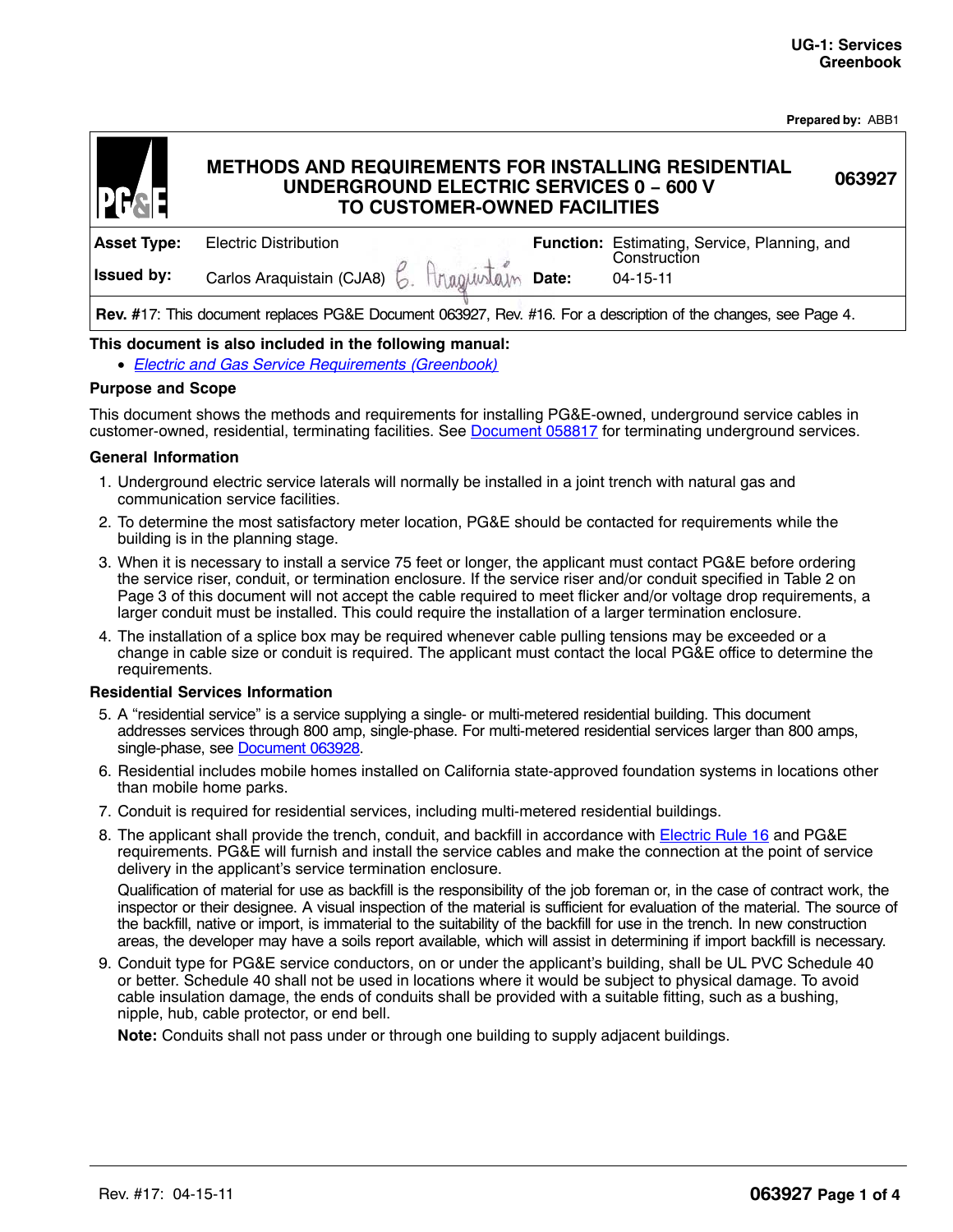- 10. Potential water intrusion into service conduits and meter termination facilities.
	- A. Water intrusion into service conduits and meter termination facilities may occur if the source side of the service facilities (e.g., secondary splice box) is at an elevation greater than the meter termination facilities.
	- B. [CPUC General Order 128, Rule 31-6](http://wwwedm3/cgi-bin/getdoctdm.asp?itemid=980790077) requires "Lateral ducts for services to buildings, through which water may enter buildings, shall be plugged or sealed."
	- C. When the intrusion of water can reasonably be expected, as identified above, the following actions are required:
		- (1) PG&E is responsible for sealing the conduit at the meter termination facilities as shown in [Document 062288](http://wwwedm3/cgi-bin/getdoctdm.asp?itemid=981900021). If the meter termination facilities are significantly lower than the source side facilities, then the conduit should be sealed at both ends.
		- (2) The applicant is responsible for providing a means to prevent the accumulation of excess water or water pressure in the service conduit system. This can be accomplished by providing a water diversion device, such as: (1) a box installed at the base of the riser to the meter panel, or (2) a series of fittings in the riser to the meter panel, which channel the water out of, and away from, the service conduit system. The device must be secured and installed in such a manner as to prevent the possibility of physical damage and access to, or extension of, any object or wire into the meter panel.
- 11. Prior to cable installation, all conduits shall be proven free and clear by means of a mandrel or other methods acceptable to PG&E. A polyester flat pulling tape, white with sequential footage markings every foot, 2,500 minimum tensile strength, and approved by PG&E (Code 560154), shall be installed in all conduits and attached to an end cap (see [Document 063928\)](http://wwwedm3/cgi-bin/getdoctdm.asp?itemid=981900041).

## **Upgraded Panel**

- 12. For upgraded panels where the new specified size of service conductor will fit in the existing conduit, it is not necessary to upgrade the conduit to the currently specified size for the new panel if both of the following are met:
	- A. The maximum fill ratio is not exceeded.
	- B. The calculated cable pulling tensions along the conduit route is within limits of the new cable.
- 13. If the new panel is able to accommodate it, the existing service conductor may be reused provided it meets the load, voltage drop, and flicker requirements of the new load. If the service conductor size must be upgraded, the existing conduit must be proofed with a mandrel.

## **Cover**

14. A minimum of 24 inches of cover for secondary (0 - 750 V) electric service, or 36 inches minimum cover for primary (over 750 V) is required. Cover is the distance from the outer surface of an underground facility to the top of the final grade. The actual trench depth will be greater (approximately 30 inches or 42 inches minimum respectively) to accommodate the underground facility, bedding, enclosures, riser sweeps, and joint trench installations with other utilities.

## **Temporary Service**

15. The policy of using permanent service panels to supply temporary power is expanding. Schedule 40 or 80 PVC riser moulding may be damaged by staples and nails, and this has resulted in damage to service cables. Therefore, for those locations where cable will be installed or that will be energized prior to completion of the wall, the conduit shall be Schedule 40, rigid steel conduit, to protect the service cables from damage caused by siding nails, etc.

| <b>References</b>                                                          | Location | <b>Document</b> |
|----------------------------------------------------------------------------|----------|-----------------|
| <b>Terminating Underground Electric Services</b>                           |          |                 |
| 0-600 Volts in Customer-Owned Facilities  UG-1: Services/Greenbook  058817 |          |                 |
|                                                                            |          |                 |
| Methods and Requirements for Installing                                    |          |                 |
| <b>Commercial Underground Electric Services</b>                            |          |                 |
| 0-600 Volts to Customer-Owned Facilities  UG-1: Services/Greenbook  063928 |          |                 |
| <b>Engineering Material Specification 99, "Underground</b>                 |          |                 |
|                                                                            |          |                 |
|                                                                            |          |                 |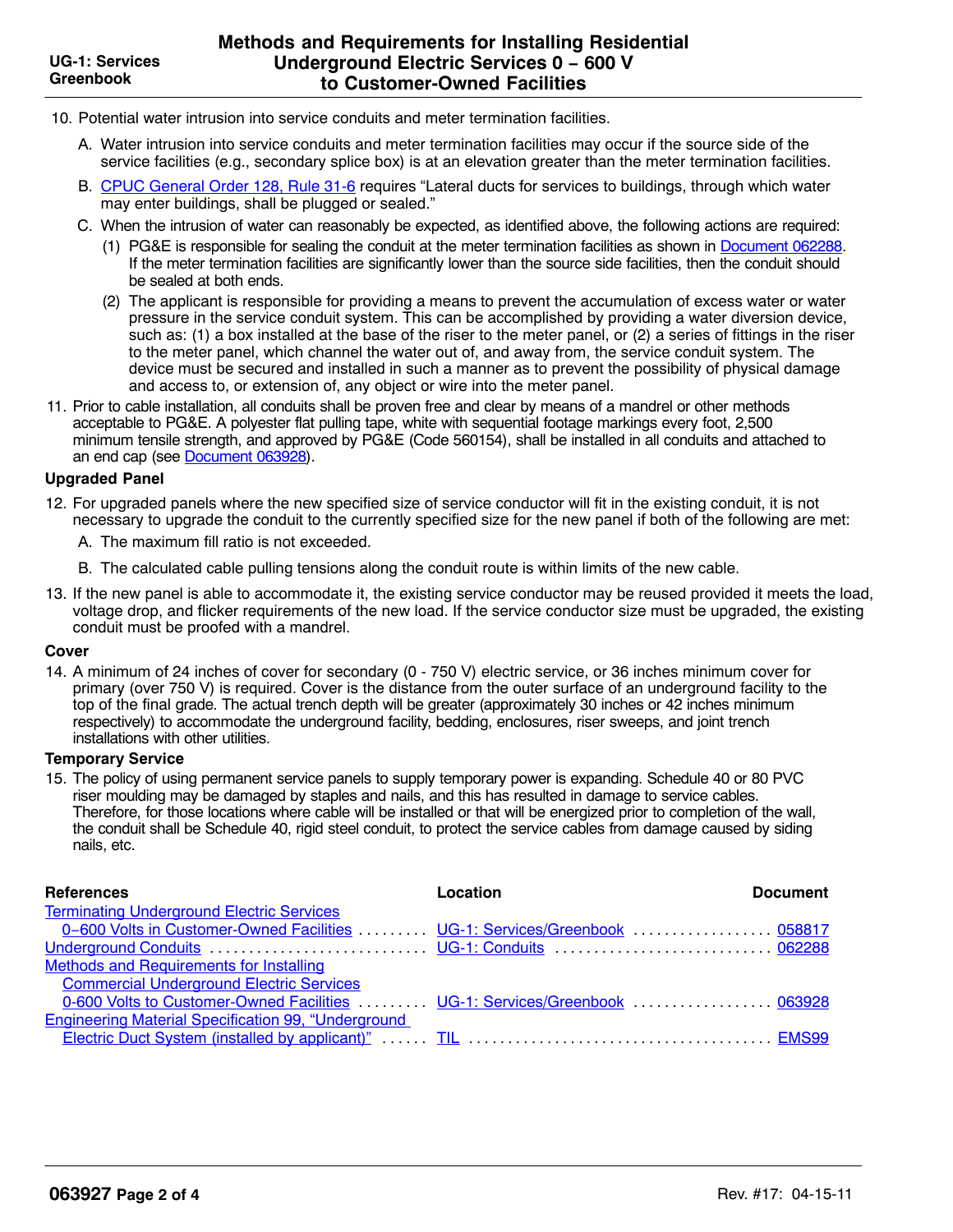## <span id="page-16-0"></span>**Table 1 Service Conduit Types Approved for Underground Application**

| Type                             | Specification <sup>1</sup><br>(must be marked on conduit) |  |  |
|----------------------------------|-----------------------------------------------------------|--|--|
| PVC, DB120                       | ASTM F512, Cell Class 12264B                              |  |  |
| Hot-Dip, Galvanized, Rigid Steel | USAS Spec. C80.1                                          |  |  |
| PVC Schedule 40 or 80            | UL 651                                                    |  |  |

<sup>1</sup> The entire "conduit system" shall meet the specifications listed above. The conduit system includes conduits, conduit bends, conduit fittings or couplings and all related components (e.g., end bells and cable protectors) that are needed to install PG&E cables and conductors. For conduit couplings DB 60 is acceptable.

**Table 2 Cable and Conduit Requirements for Residential Services <sup>1</sup>**

| Service Equipment<br>Rating (amps) <sup>2</sup> | Conduit Size<br>and Number <sup>3</sup> | <b>Minimum</b><br>Vertical<br>Radius | <b>Minimum</b><br>Horizontal<br>Radius | Aluminum Cable Required<br>to Serve Maximum Load<br>AWG or kcmil |           |
|-------------------------------------------------|-----------------------------------------|--------------------------------------|----------------------------------------|------------------------------------------------------------------|-----------|
|                                                 |                                         |                                      |                                        | (per phase)                                                      | Neutral   |
| $0 - 125$                                       | $1 - 2$ "                               | 24"                                  | 36"                                    | $1 - 1/0$                                                        | $1 - #2$  |
| 126-225                                         | $1 - 3"$                                | 24"                                  | 36"                                    | $1 - 4/0$                                                        | $1 - 1/0$ |
| 320 <sup>4</sup>                                | $1 - 3"$                                | 24"                                  | 36"                                    | $1 - 350$                                                        | $1 - 4/0$ |
| $400^{5}$                                       | $1 - 3"$                                | 24"                                  | 36"                                    | $1 - 350$                                                        | $1 - 4/0$ |
| 600 5                                           | $2 - 3"$                                | 24"                                  | 36"                                    | $2 - 350$                                                        | $2 - 4/0$ |
| 800 5                                           | $2 - 3"$                                | 24"                                  | 36"                                    | $2 - 350$                                                        | $2 - 4/0$ |

<sup>1</sup> The number of conduits and cables required to serve 80% rated, main service panels.<br><sup>2</sup> Sensice rating shall be the termination section, pullcan, sensice section, or main sensice

Service rating shall be the termination section, pullcan, service section, or main service switch continuous current rating, whichever is greater.

<sup>3</sup> See Note [3](#page-14-0) on Page [1](#page-14-0) for size and distance limitations, Note [9](#page-14-0) on Page [1](#page-14-0) for conduit type allowed on or within buildings, and Table 1 above for conduit type allowed underground.

 $^{4}$  Require manual bypass facilities.

<sup>5</sup> Require transformer rated meter.